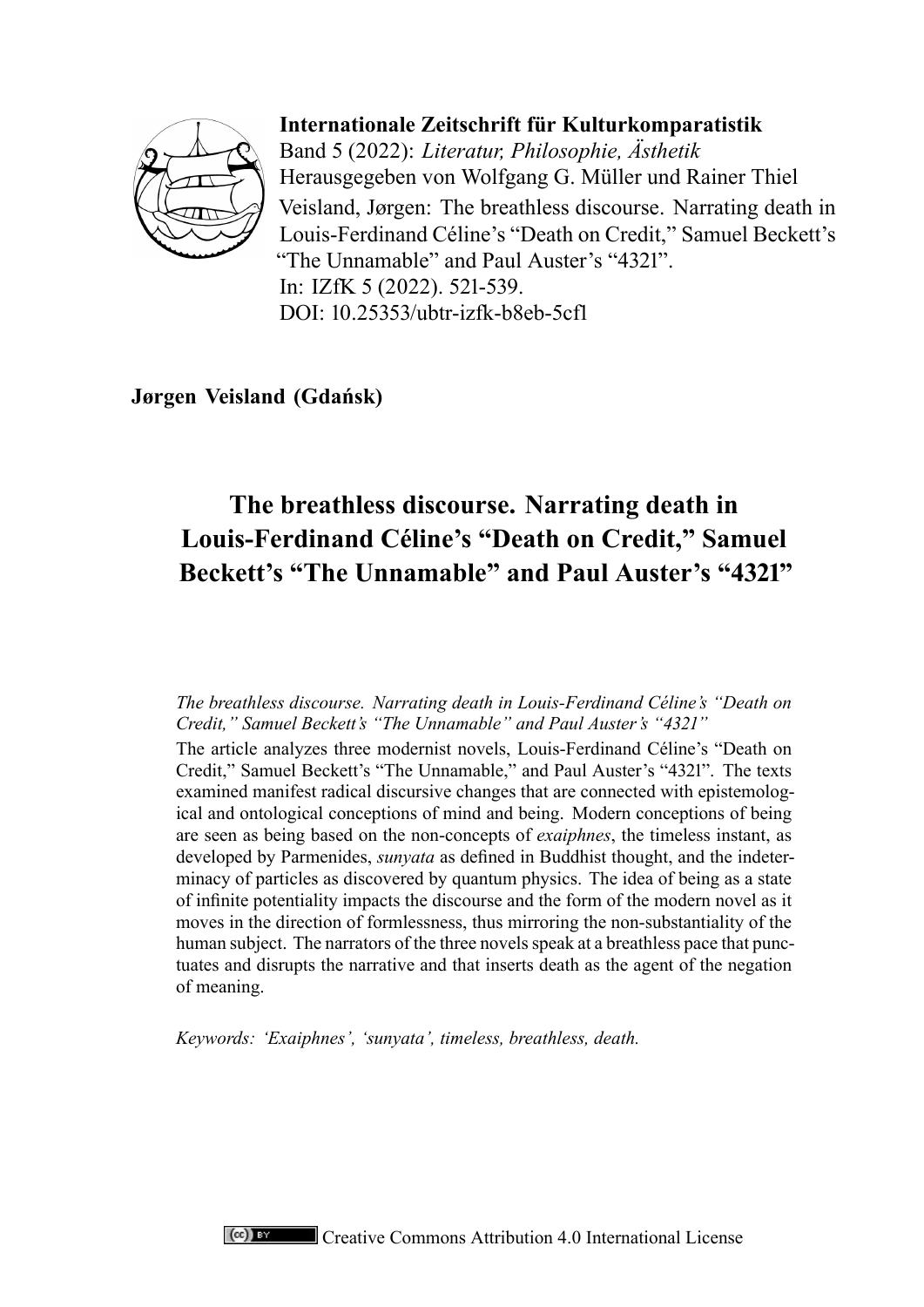*Being and time. 'Sunyata' and 'exaiphnes'.*

An instantaneous fusion coupled with an instantaneous diffusion, the two of them occurring simultaneously, constitutes the paradox of the uninterrupted, never static and never arrested flow of things physical and psychical. The process is captured by Heraclitus when he expands his river metaphor (the same person cannot swim in the same river twice), stating that everything comes together and moves apart at one and the same time. Thus the philosopher extrapolates time from time, as the moment of fusion and diffusion is lifted out of a teleologically determined temporality and becomes a different time, *exaiphnes*, a singular moment approximating the eternal yet not anchored in eternity.

Heraclitus' unique grasp of the way things are, as opposed to what things are, in nature and in the mind, is nothing less than a preemptive deconstruction of Aquinas' *quidditas* and it makes up a new insight into Being and time. The focus on the moment and of the relational rather than essential structure of nature and of Being is an epistemological characteristic common to early Greek philosophy, notably Heraclitus and Parmenides, Buddhist thought, and quantum physics. The common cognitive orientation produces a revision, indeed a disruption of identity and temporality that is to have profound aesthetic and rhetorical implications that I will explore when I examine the three literary texts selected.

In Heraclitus' thought temporal succession is eliminated since there is no 'before' and 'after', 'again' and 'later'. Eternity which comes before time in Plato and in all subsequent Western metaphysics does not need to be re-presented in time the way it is in the narrative, for example, where it occurs as a re-lived, repeated experience of the past. Heraclitus erases the borderline between time and eternity, past and present, thus making a powerful argument in favor of the non-representable nature of Being. Being is change but change that is standing still, paradoxically, captured as it is in a fleeting 'wink of the eye' (Kierkegaard's *øieblik*). This moment, named *exaiphnes* by Parmenides, epitomizes the metamorphosis of time into space. Further, according to Heraclitus Reason cannot grasp anything that is really real – in other words, thought cannot have any objects outside itself for such objects are unreal. The fusion and diffusion occurring simultaneously in Being, in mind and in nature is beyond the real-unreal dichotomy and may not be called real since that would amount to representing it, and that is impossible according to Heraclitus and Parmenides.

Plato constructed a dialogue entitled *Parmenides* where he has his predecessor speculate on *exaiphnes*, arriving at the conclusion that this instant which is both movement and standstill does not exist in any time. The problem of time has an ontological as well as an aesthetic dimension. Representing eternity as past time repeated, and representing Being as mediated in poetry, drama and narrative is a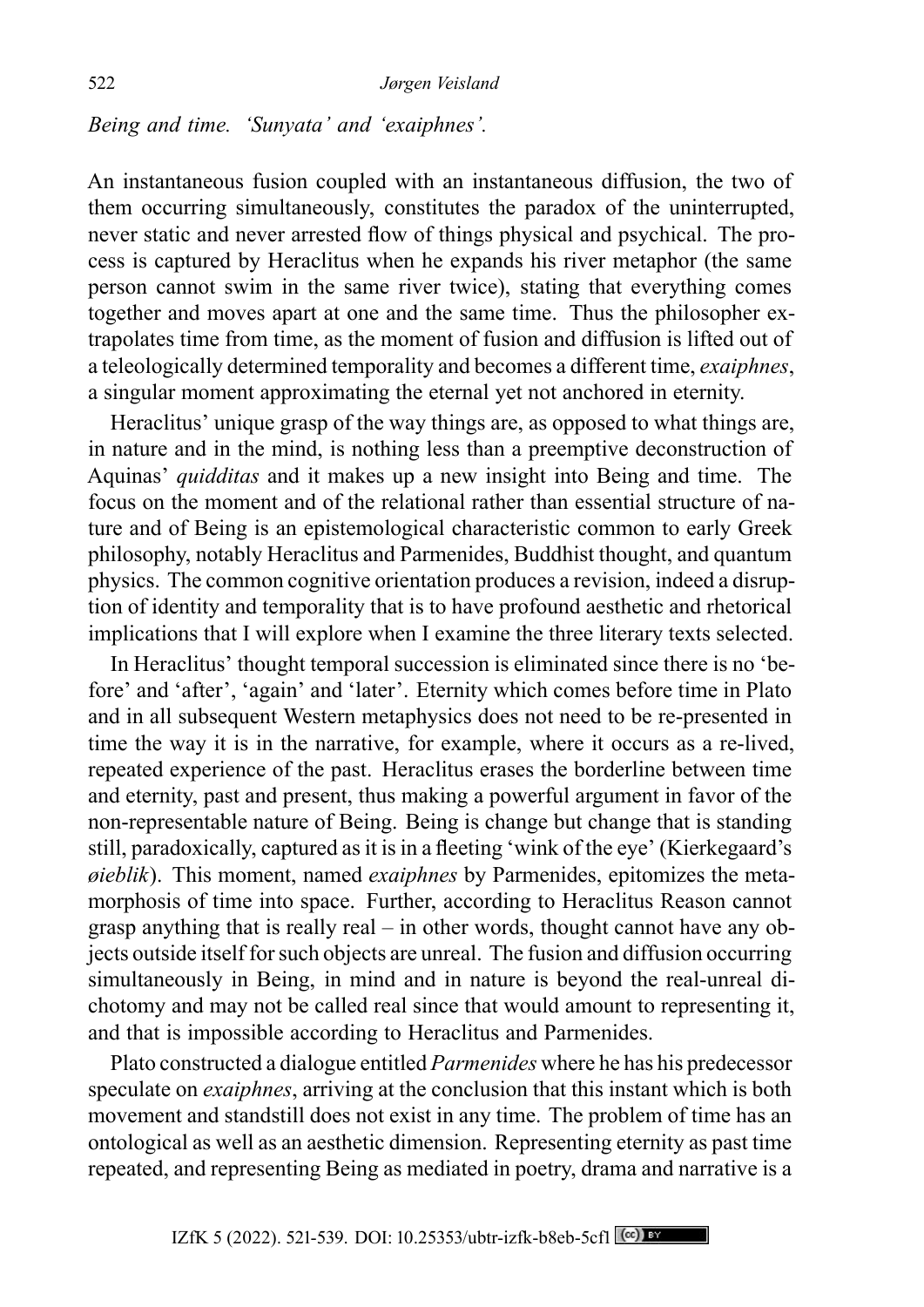procedure that is nullified in Heraclitus' and Parmenides' thought which focuses on immediacy not on mediation. *Exaiphnes* is a non-concept just as the instant in Kierkegaard's work "Repetition" where that which is repeated is different from what it was rather than being the same. The philosopher's pseudonym Constantin Constantius states: "The dialectic of repetition is easy; because what is repeated, has been, otherwise it could not be repeated; but the fact that it has been, makes repetition into the new". (Kierkegaard 1983: 149) Perceiving each moment to be different, Parmenides grasps Being as empty in a positive sense: infinitely open and limitless, poised in a state of potentiality.

Buddhist thought embraces a similar view of Being. The Third Karmapa Ranjung Dorje, a Tibetan Buddhist Lama about 1300 A. D., expresses an epistemological approach similar to the idea of Being as infinite potentiality in verse 10 of the "Mahamudra, The Great Seal":

Mind's self-expression, which has never existed as such, is mistaken for an object; Due to ignorance, self-awareness is mistaken for an 'I'. Clinging to this duality causes one to wander within the conditioned world. 5 May ignorance, the root of illusion, be cut away. (Nydahl 2004: 82)

The epistemological convergence of essence and emptiness, i. e. potentiality, mind's clear awareness, and the aesthetic confluence of form and the formless transforms dualism. Dialectical reflection is turned into complementarity in Tibetan Buddhist thought. The literal translation of the Buddhist *Dharma* is 'the way things are' – emphasizing the manner of things rather than the essence or *quidditas,* the 'whatness' of things. Nature and mind do not emanate from a substance. They are non-substantial and may be described as existing in a state of infinitely open potentiality, containing the simultaneous presence of all possibilities at once. This state is the *sunyata*, limitless Being. The non-concept of *sunyata* erases the dual oppositions of Western metaphysics as things are yet are not at the same time, present but not as substance and therefore non-representable. The notion of ego or self is annulled. As Christian Thomas Kohl points out in his illuminating work "Buddhismus und Quantenphysik", Parmenides ascertained that it was false to maintain the separateness of phenomena – being/non-being, life/death, solid/non-solid etc. He pointed to the interdependence and the exchangeability of contradictory phenomena. Parmenides alerts us to the fact that everything is complementary.

The non-concept of infinite potentiality finds its equivalent in quantum physics, a science initiated by experiments by Werner Heisenberg, Erwin Schrödinger and Niels Bohr. The experiments led new insight into the nature and behavior of photons and electrons, insight that has been confirmed and expanded today. Photons and electrons make up quantum units, packages of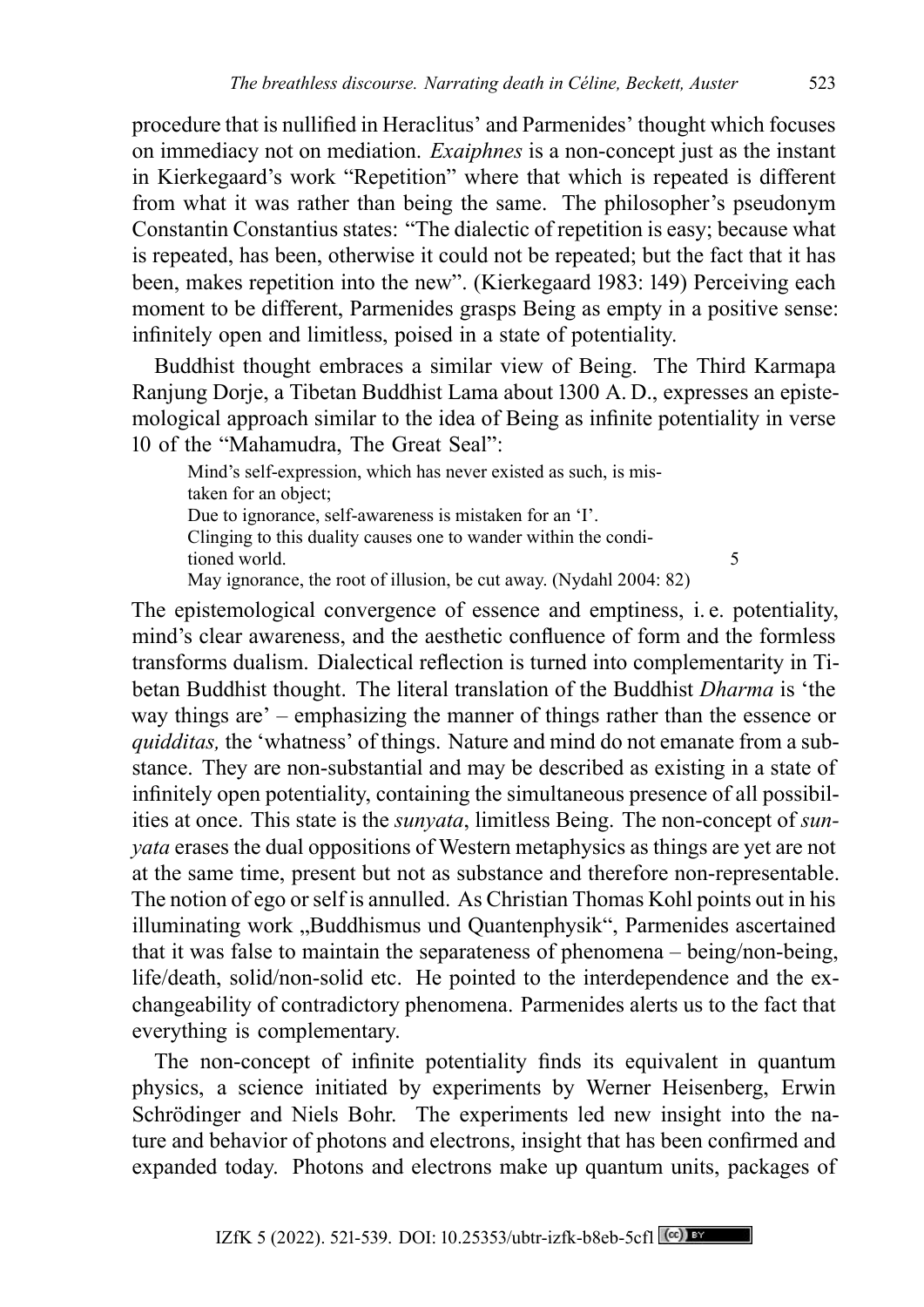energy. The quanta are not confined to one location in the universe. They exist 'here' and 'there' at the same time and exhibit no specific features prior to being observed. In other words, quanta exist in many potential states and may assume any given 'real' state *only* when observed. They pass from non-existence into existence, so to speak. As energy packages the quanta do not exist in isolation. Each quantum carries with it an amount of exchange energy: forces that work between the quanta. The energy package of the quantum and the energy exchange between quanta make up a cloud surrounding the quanta and creating the entire quantum field. The quanta thus exist in a state of potentiality and indeterminacy.

In his recent work "Reality Is Not What It Seems" the Italian theoretical physicist Carlo Rovelli provides a lucid definition of the quantum, stating that quantum mechanics "has revealed three aspects of the nature of things: granularity, indeterminacy and the relational structure of the world". (Rovelli 2017: 111) Outlining the first aspect Rovelli says that the "granularity of matter and light is at the heart of quantum theory. It isn't the same granularity intuited by Democritus, however. For Democritus, atoms were like little pebbles whereas in quantum mechanics particles vanish and reappear". (loc. cit.) Moreover, scientific research indicates that particles not only vanish and reappear: when they 'vanish' they cease to exist! They pass from non-existence to existence, as noted earlier.

The second aspect of the nature of things is indeterminacy. Rovelli writes:

An electron, a quantum of a field or a photon does not follow a trajectory in space but appears in a given place and at a given time when colliding with something else. When and where will it appear? There is no way of knowing with certainty. Quantum mechanics introduces an elementary *indeterminacy* to the heart of the world. The future is genuinely unpredictable. (112)

The third aspect of the nature of things is relationality which Rovelli describes as follows:

The theory does not describe things as they *are:* it describes how things *occur* and how they *interact with one another.* It doesn't describe where there is a particle but how the particle *shows itself to others.* The world of existent things is reduced to a realm of possible interactions. Reality is reduced to interaction. Reality is reduced to relation. (115)

Furthermore, research on quantum gravity, Rovelli states, has been focused on spatial equations but has recently gone on to confront time. Research on space has established the following, Rovelli writes:

Things (the quanta) do not inhabit space. They dwell one over the other, and space is the fabric of their neighbouring relations. As we abandon the idea of space as an inert container, similarly, we must abandon the idea of time as an inert flow along which reality unfolds. Just as the idea of the space contiuum containing things disappears, so, too, does the idea of a flowing continuum 'time' during the course of which phenomena happen. (151)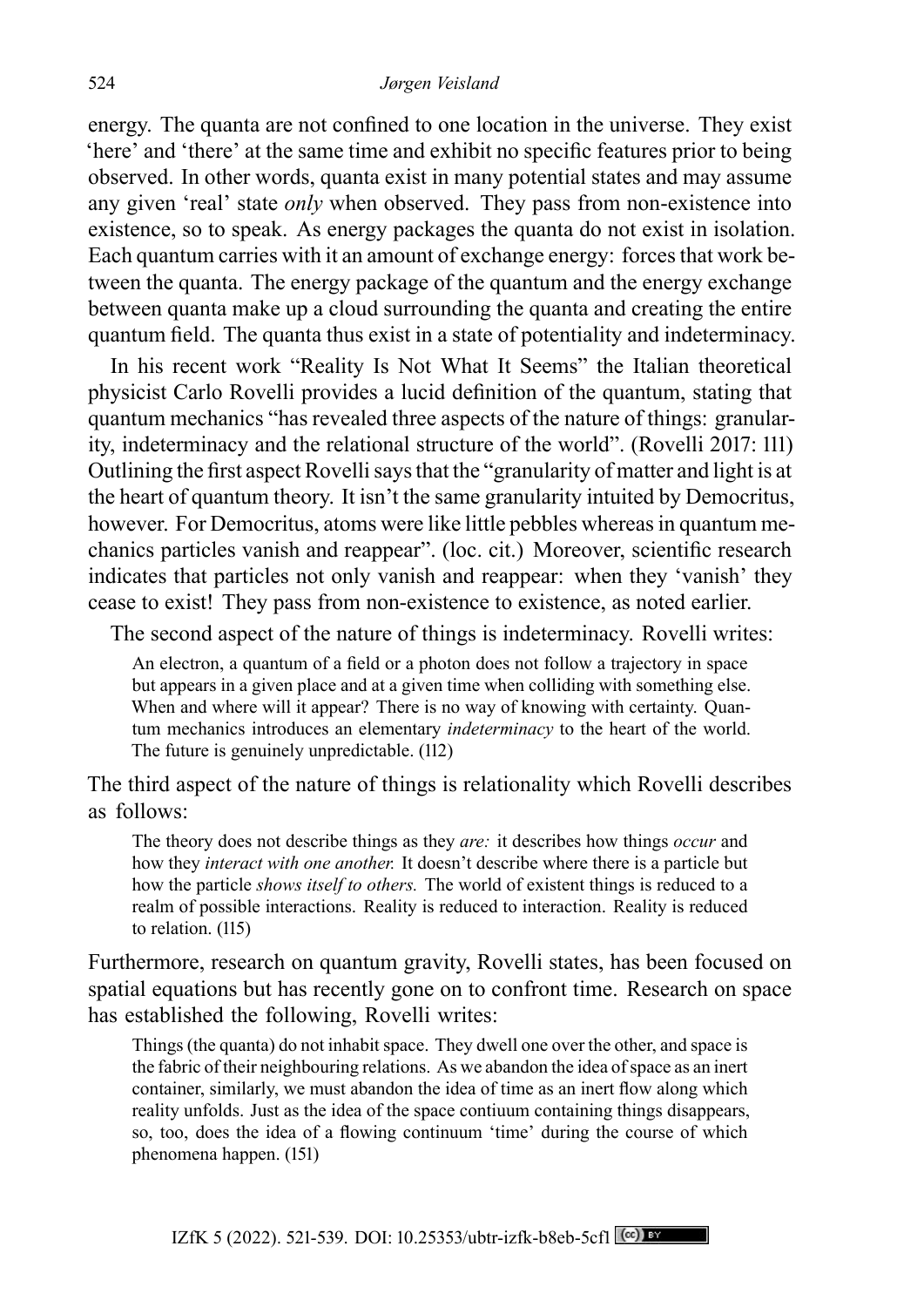This does not mean that everything is immobile or that change is not occurring. As Rovelli states:

On the contrary, it means that change is ubiquitous. Only: elementary processes cannot be ordered along a common succession of instants. At the extremely small scale of the quanta of space, the dance of nature does not develop to the rhythm kept by the baton of a single orchestral conductor: every process dances independently with its neighbors, following its own rhythm. The passing of time is instrinsic to the world, it is born of the world itself, out of the relations between quantum events which *are* the world and which themselves generate their own time. (154)

Time as we are used to think of it does not exist. Space is a fabric of relations. Thus quantum physics confirms the non-substantiality of things elucidated by early Greek philosophy and by Buddhist thought. Put together, these three approaches to nature and the mind corroborate and enhance the singular rhetorical practice evident in the literary texts selected: the textual fabric is broken down to fragments interspersed with dots in Louis-Ferdinand Céline's "Death on Credit", and with commas and periods that divide and disrupt the stream of words in Samuel Beckett's "The Unnamable" and Paul Auster's "4321". The texts are written, or told in a staccato rhythm produced by a certain breathlessness in the narrative voices. The breathless voices of the narrators are suspended in a state between life and death. Conceptions of Being as found in early Greek philosophy, Buddhist thought and quantum physics provide the theoretical framework for the analysis of the three novels. The novels share a common motif, the motif of death. Viewing life from the perspective of death not only deepens the understanding of human existence; it causes literary language to gravitate in the direction of silence, the transcendence of speech.

# *Deferring death*

Louis-Ferdinand Céline's novel "Death on Credit" (« Mort à crédit »; 1936) is a first-person narrative told by the adolescent Ferdinand and may be said to be partly autobiographical. The text is a blend of the real and surreal, a fusion of conscious thought and dream. It is a six hundred page long explosion divided into brief fragments separated by dots. There is no transition between desire, sensation, experience and narration; they appear to be one. Reality is a fantastic space manifesting no linearity or chronology. The explosive force of an uninhibited rebellion against the father *is* the text. This explosive force is also a negation of any attempt by Ferdinand's parents who own a small linen shop in a Paris passageway to define him and raise him in *petit bourgeois* fashion. Ferdinand escapes parental control and, unlike Oedipus, he is not subject to a pre-determined fate. He is anti-Oedipus and he retains his energetic rebellion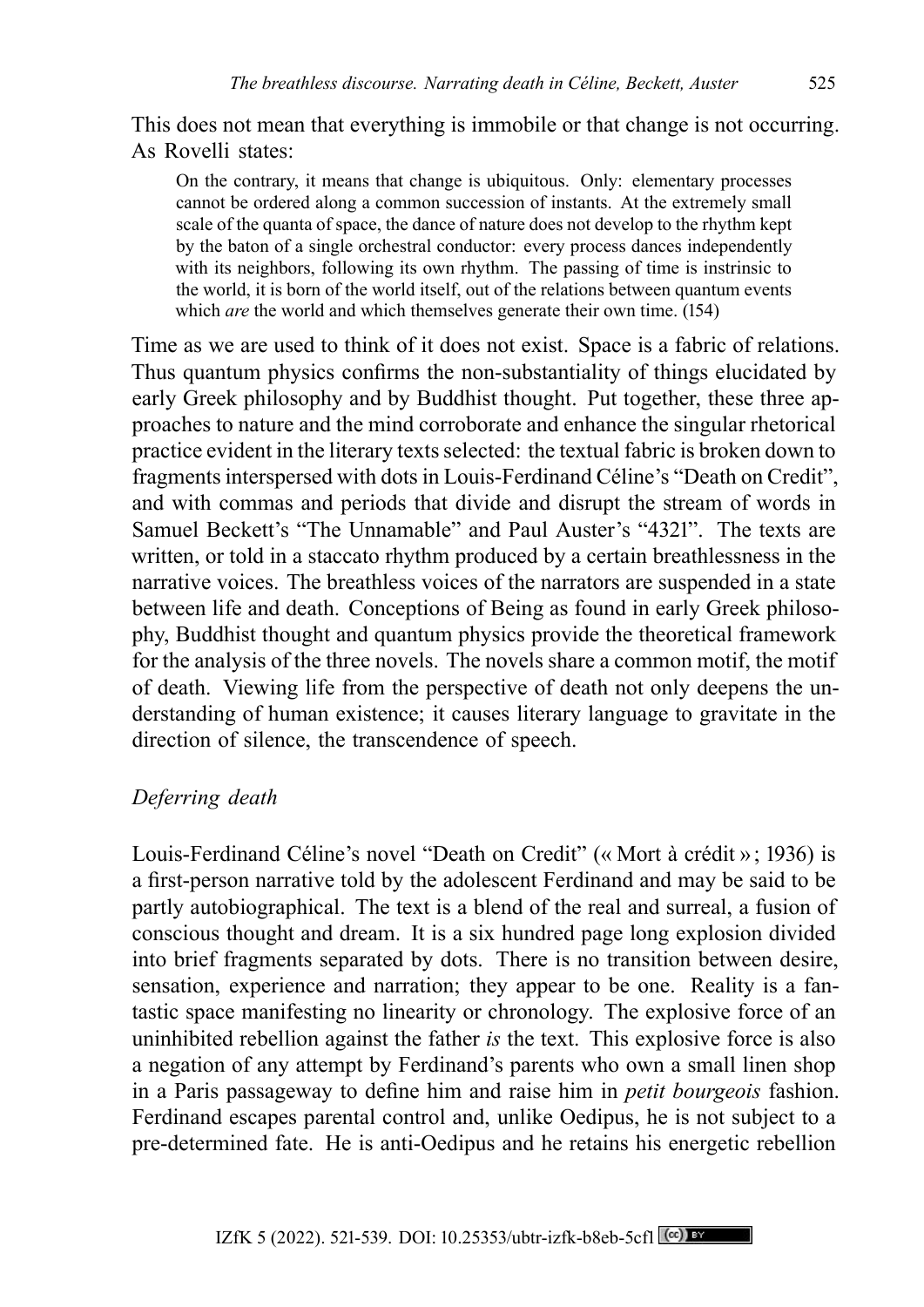throughout the narrative despite being treated unfairly by his parents and a number of employers that accuse him of laxity as a way of asserting their own status and power. Ferdinand's response to the concerted effort to pin him down and make him something he is not is the impetus that creates the anti-authoritarian, anti-totalitarian drive of the text. Plot, and with it time, is eliminated as a result of this psychic and rhetorical drive. The discursive manifestation is dual: an explosion and an implosion the target of which is the father figure.

The sidewalk outside the shop run by Ferdinand's parents is covered with spit and dog excrements so that it is always sticky. The father cleans it every day but has a hard time keeping the muck at bay. He is prone to anger and flies in a rage one day and pursues the boy and his mother around the house when he discovers that a customer has stolen a handkerchief from the shop:

He bellows, he rushes, he explodes, he bombards the kitchen. There's nothing left on the nails… pots, pans, dishes, crash, bang, everything goes… my mother on her knees implores heaven for mercy… He overturns the table with one big kick… it lands on top of her…

[…]

I come part of the way down to look… He's dragging her along the banister. She hangs on... she clutches his neck... That's what saves her. It's he who pulls loose... He pushes her over. She somersaults… She bounces down the stairs… I can hear the dull thuds… (Céline 1989: 67)

The physical explosion occurring in this scene is the effect of an implosion, the break-down of the father as a dominating, repressive figure. Ferdinand's rebellion against the father is aided by the father's own disintegration, resulting in a travesty of the father figure. Céline penetrates the deeper layers of the human psyche, uncovering an energy that is naturally, spontaneously rebellious. The travesty-like, both real and surreal depiction of family relations culminate in a scene where Ferdinand is ill and feverish:

I finally stopped vomiting… I was baked in heat… I was terribly interested… I'd never suspected that so much stuff could fit inside my noodle… fantasies… weird sensations. At first everything looked red… Like a cloud all swollen with blood… right in the middle of the sky… Then it disintegrated… and took the form of a Lady Customer … enormous… gigantic… She began to order us about… up there in the sky… She was waiting for us … hanging in midair… she commanded us to get busy … she made signs… (88)

The phantasmagorias expand as if by an internal dynamics of its own:

The Lady, our Customer, had all the money, all the shopkeeper's cash, stashed away on her… She was going to treat us… It was getting hotter and hotter, and we were still wedged against the Lady … In among the drapery, next to the lining, I saw thousands of things hanging. All the stolen goods in the world… as we gallopped, the little "Byzantine" looking glass, the one we'd looking for for months on the rue de Montorgueil, fell on my head … it left a bump… (92)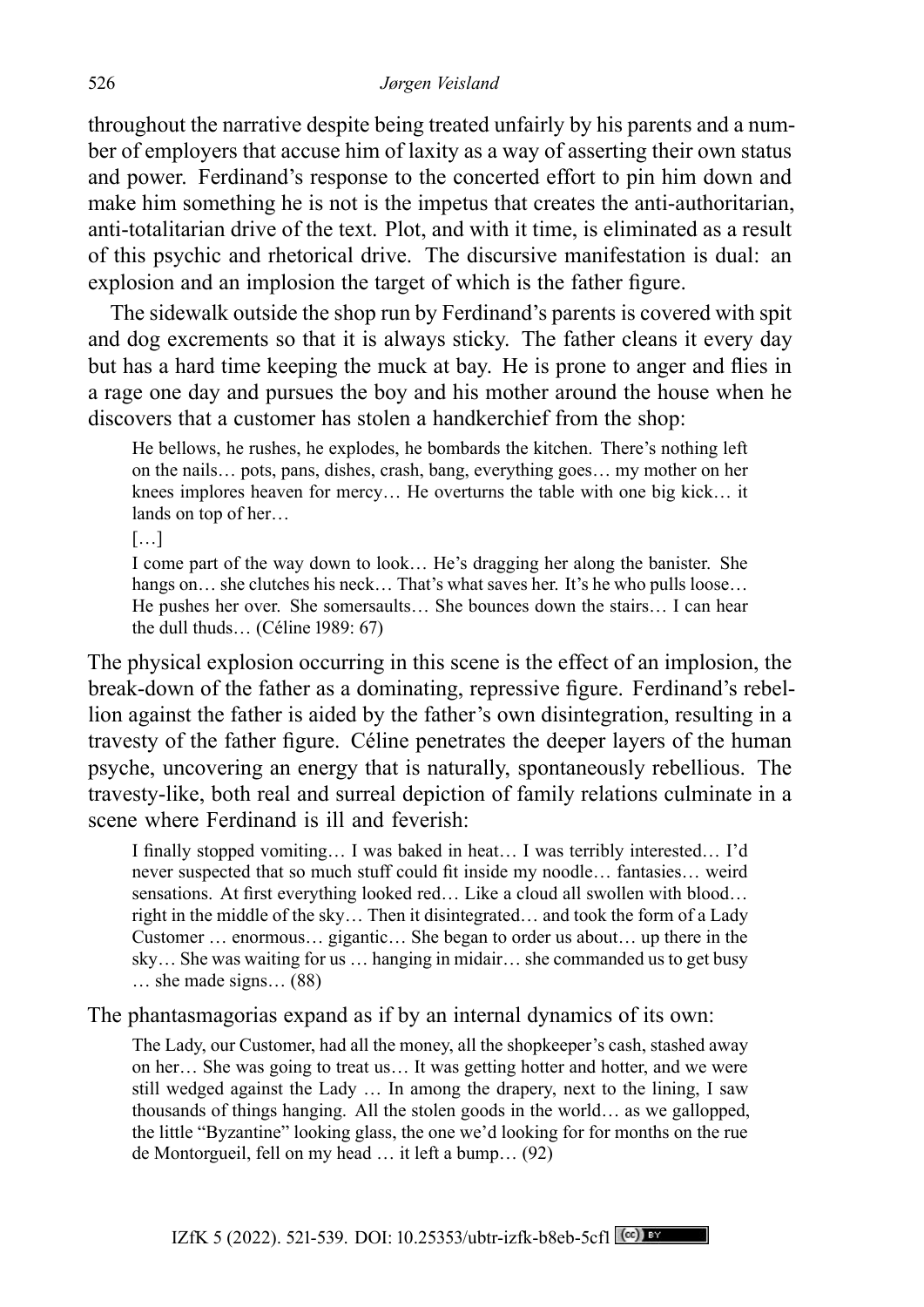The inner dynamics of images that increase in complexity throughout this scene has to do with simultaneity in time, a form of timelessness, and with a certain vertical, even vertiginal dimension in the imagery as opposed to a horizontal, linear language. Ferdinand's mind which *is* the discourse, is non-hegemonic. The dense accumulation of imagery creates an effect similar to a Freudian condensation of dreams, images put on top of one another in a montage. The imagery is also symbolic as it involves flying through the air, escaping the restrictions of a paternalistic *petite bourgeoisie* and its preoccupation with money, property and sales profits. There are no distinct borders in Ferdinand's mind. The inside and the outside merge as surreal fantasies blend with reflection and narration. Time in the form of the "Byzantine" looking glass falls through the air and makes a bump on Ferdinand's head, signifying the collapse of temporal and spatial order. The result is a textual vertigo  $-$  a verbal dizziness and breathlessness that transcend *logos*. The discourse becomes a project of liberation as it foregrounds the instantaneous image appearing in the formless form of the text.

In a scene at the beach paternal authority is literally turned upside down in the water: "... My father in a striped bathing suit, between two roaring mountains, is shouting like mad. He bobs up in front of me… he belches, thrashes about, makes wisecracks. A roller knocks him over too, turns him upside down, there he is with his feet in the air… (122)

A combination of sexual licentiousness and sexual repression characterize family relations in Ferdinand's home: "… He looks at my mother too, stretched out on the bed… "Good Lord, Clémence, cover yourself ..." he bellows at her, furious on account of her leg … Here we go again… He motions at her. He thinks I'm looking at her bare legs…" (312)

The father vents his anger at Ferdinand and his mother both in a dispute about domestic finances: "… you hand him your purse! Why not give him everything? Give him the whole house. Why not?… Ah! Ah! I predicted it, didn't I!… He'll shit in your hand! Ah! Ah! He's drunk it all up! He's guzzled it all down! … (313)

Ferdinand assaults the father in the next scene:

… He comes back blowing up my nose… more insults… more and more of them… I feel things coming up in me too… And the heat besides… I pass my two hands over my face… Suddenly everything looks cock-eyed!… I can't see straight… Just one jump… I'm over him! I lift up the big heavy machine… I lift it way up. And wham! ... I give it to him full in the face! (316)

Ferdinand feels sick after the attack on his father:

… I have a lousy sick feeling, a panic in my kidneys… like everything was falling apart, coming off in shreds… like a hurricane was shaking me… My whole carcass is rattling, my teeth are shattering… I'm dead to the world… I've got a spasm in my asshole… I shit in my pants… My heart's pounding so hard I can't hear what's going on… (318)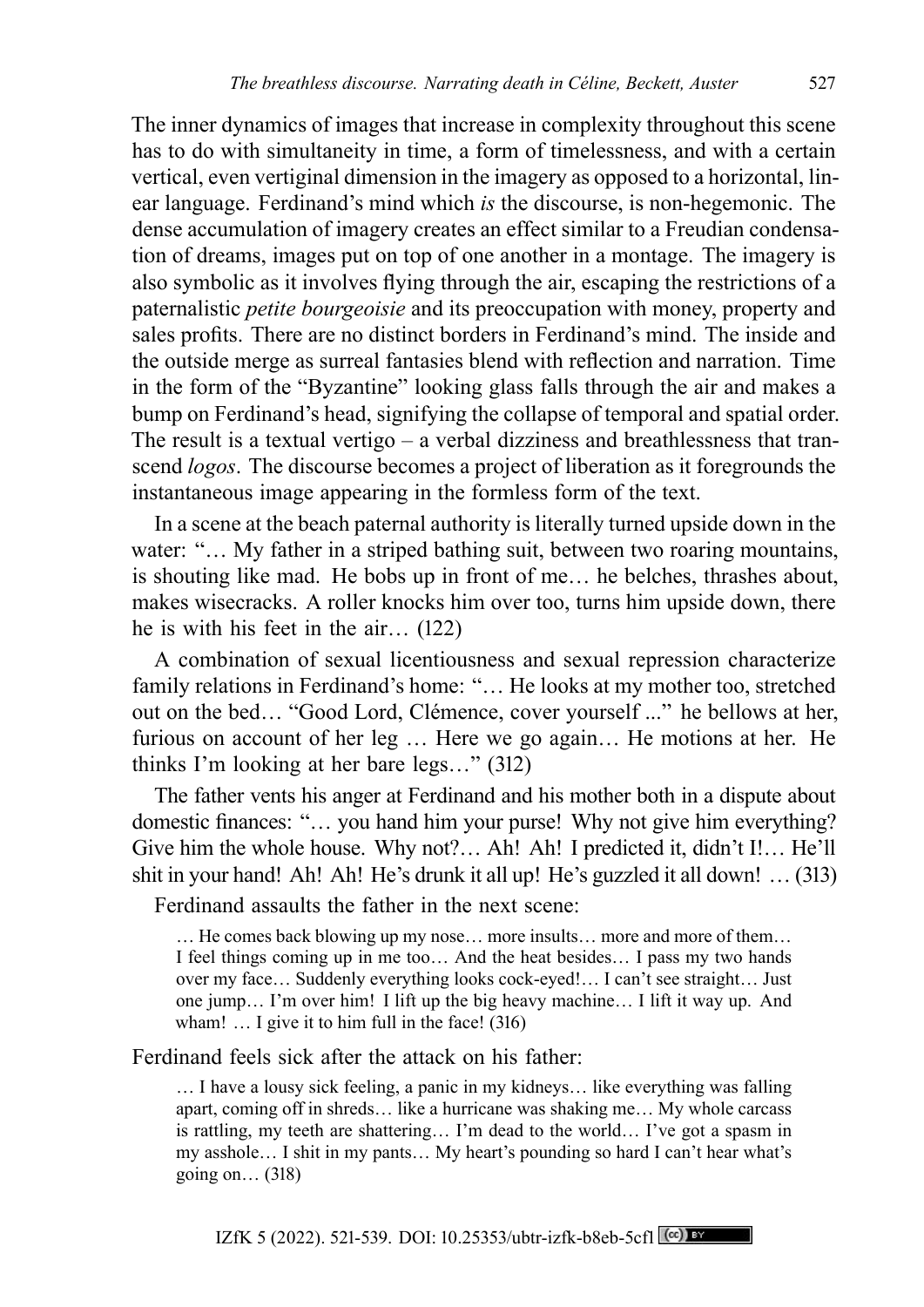#### 528 *Jørgen Veisland*

The scene amounts to a parody of the Freudian Oedipal triangle. The rhetoric of parody tends to subvert the pathos while also preserving it as the father's abuse is highlighted. Paternal prohibition causes filial revolt, and the revolt is extended into a discourse that is subversive of the hegemony of language. Thus the text demonstrates the intimate relation between repression and the creative process.

The last words of the novel are an ambiguous reply to his uncle who wants Ferdinand to put on an overcoat: "But if you get up, put on an overcoat… Just reach into the pile, it doesn't matter which … You'd catch your death out in the hall ... There's no shortage of coats ..." (588) Ferdinand replies, "No, Uncle". (loc. cit.) It is uncertain whether Ferdinand's response is meant to affirm the fact that there is no shortage of overcoats or whether the 'no' signifies a refusal to put on a coat. It may well be the latter. The uncle is overly protective and Ferdinand is the exact opposite of T. S. Eliot's J. Alfred Prufrock who has spent a lifetime guarding himself against the vicissitudes of human existence. Even the uncle's admonition that Ferdinand may catch his death if he does not wear a coat falls on deaf ears. Ferdinand's 'no' is the culmination of his revolt. Prior to the stay with his uncle Ferdinand attempted a career in sales which failed. Parents subsequently sent him to a boarding school in England where he refused to learn English. His revolt is total and is even extended into a revolt against death at the end. He will not catch his death if he is not wearing an overcoat. Paradoxically, Ferdinand challenges death as he expresses a death wish at the end by asking his uncle to enlist him in the army. Yet death is deferred even as it occurs. Death appears in the story of Gwendor, one of the many stories Ferdinand makes up in adult life when he is a practicing physician:

"O, Death, give me a little time… a day or two. I must find out who betrayed me… "Everything betrays, Gwendor… The passions belong to no one, even love is only the flower of life in the garden of youth.

"And very gently Death gathers up the prince… he has ceased to resist… his weight has left him... and then a beautiful dream takes possession of his soul... (27)

Death is deferred as a 'beautiful dream takes possession of his soul'. The prince has obtained death on credit in the fairy tale. The tale is an allegory of the narrative itself where death is continuously postponed owing to the fantastic, dream-like discursive fabric that lifts Ferdinand out of the prison of the Self and out of the prison-house of language by releasing psychic and aesthetic energies that turn Ferdinand's mind into the open space where all possibilities are present at the same time. The mind is the counteractive force that arises not only as a negation of death but as an affirmation of death. Death is life-giving as it prompts the narrator to create images that not only signify but *carry within them* the transformation of the Self. The narrative attains ontological and aesthetic congruity.

Images carrying within them the transformation of the Self are emblematic of the simultaneous fusion and diffusion conceived by Heraclitus. The discourse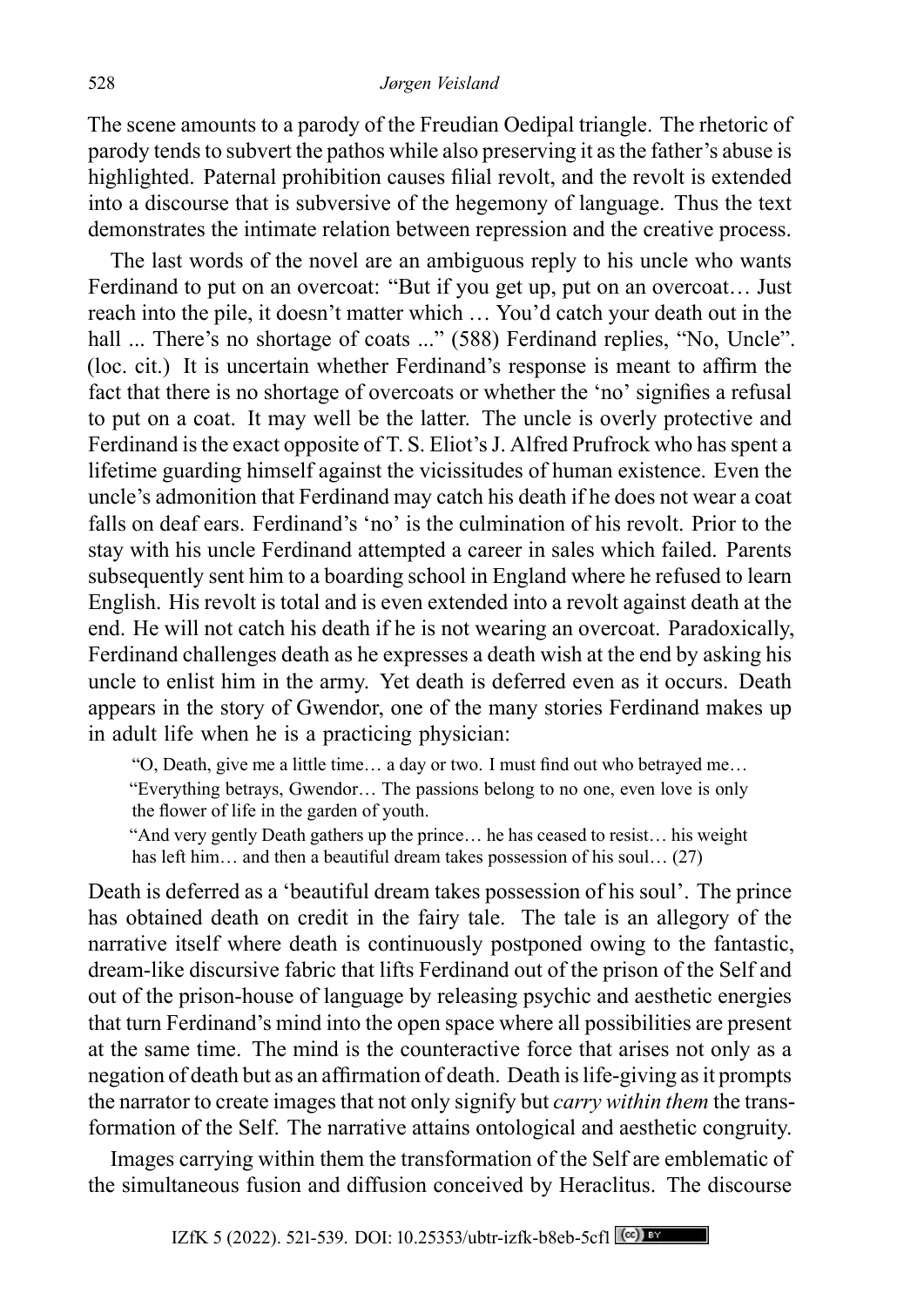of the son, which *is* the narrative, in surrealistic fashion exceeds and explodes the narrative of the father. Parmenides' thought, which nullifies mediation and representation, finds its fictional complement in Ferdinand's fantasies and sensations which at one and the same time regress and progress to a pre-verbal state as in the scene where a red, swollen cloud disintegrates and assumes the form of a Lady Customer. Ferdinand's fantasies are the incipient forms of the formless, constituting the simultaneous presence of all possibilities and causing Ferdinand to be dead to the world. The narrative imitates and simulates, in its own subtle manner, particles which, according to quantum mechanics, vanish and reappear. Vanishing and reappearing is, indeed, the modus of the narrative, punctuated as it is by dots.

# *Truth in fiction*

A modernist poetics emerges with the emphasis on *exaiphnes*, the instant. In his essay "A Few Don'ts by an Imagiste" Ezra Pound writes: "An 'Image' is that which presents an intellectual and emotional complex in an instant of time". (Pound 1913: 200) Pound relates the instantaneous nature of this aesthetic process to liberation: "It is the presentation of such a 'complex' instantaneously which gives that sense of sudden liberation; that sense of freedom from time limits and space limits; that sense of sudden growth, which we experience in the presence of the greatest works of art" (loc. cit). Pound's definition of the image reads like a continuation and an affirmation of Parmenides' concept of *exaiphnes* and Kierkegaard's *øieblik*. As we have seen in our examination of "Death on Credit" the transcendence of time and space sets the narrator free. The liberation of the narrative voice is also connected with an epistemological project the aim of which is to determine the role of fiction in the search for truth. In his essay "The Noble Rider and the Sound of Words" Wallace Stevens states that our access to reality is enhanced by the poetic imagination. He adds that current research in science and philosophy has dispensed with the notion of substance and replaced it with a detection of change, movement and vibration. Stevens calls for a new conception of the artwork, claiming that there is confluence between the world and the work of art and that "a firm grasp of reality is eliminated from the aesthetic field". (Stevens 1942: 50) The poet withdraws himself and withdraws reality by placing it in the imagination. Thus the poet creates the world giving "to life the supreme fictions without which we are unable to conceive of it". (31)

Truth is discovered in fiction, then, and the discovery is accompanied by the sense of liberation Pound calls attention to in his essay. Stevens' comment on the orientation in science and philosophy on change and vibration prompts a look at William James' "The Stream of Consciousness". (1892) Here James notes: "The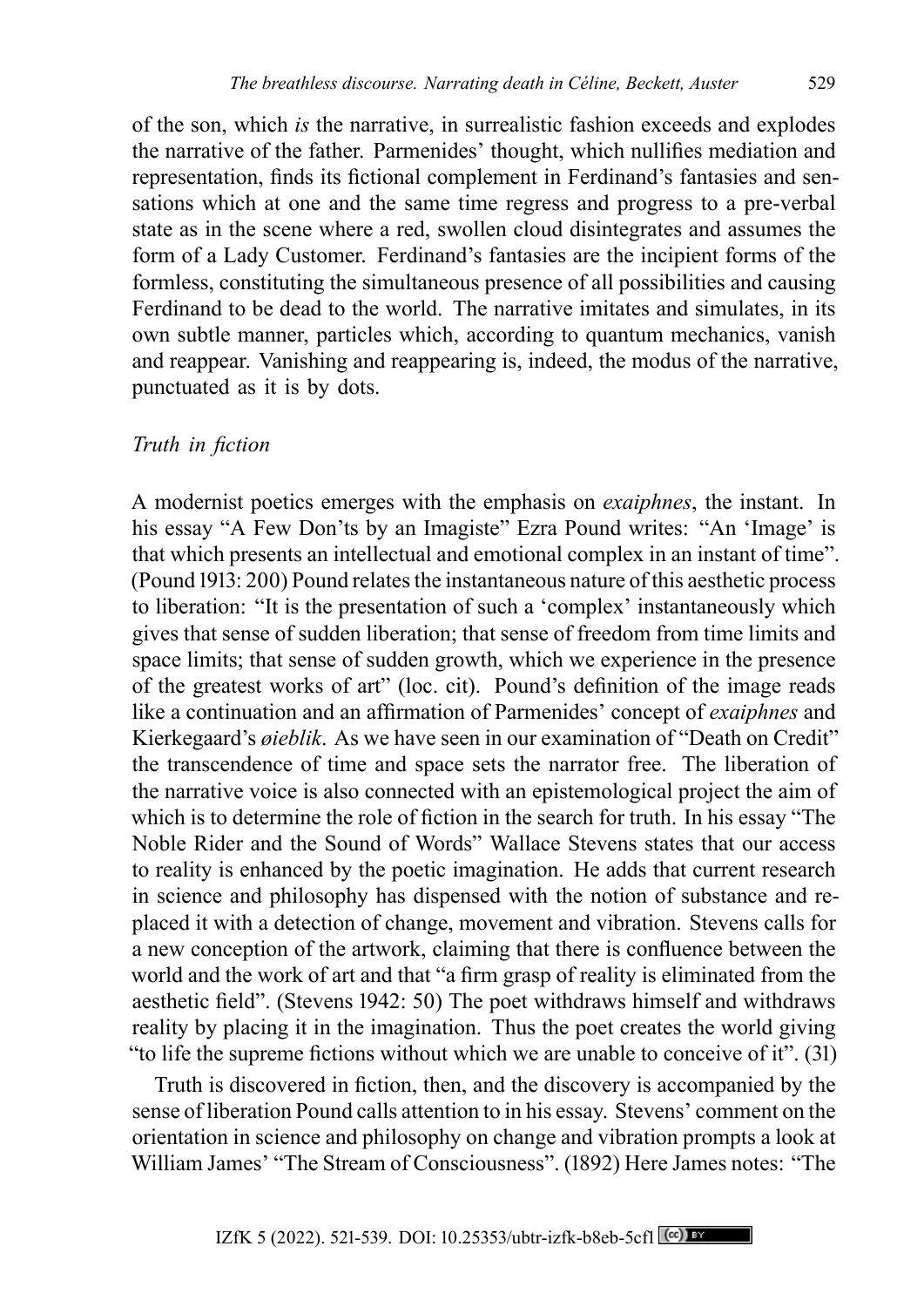traditional psychology talks like one who should say a river consists of nothing but pailsful, spoonsful, quartpotsful, barrelsful, and other moulded forms of water". (James 2000: 183) Opposing this view of things James states:

Every definite image in the mind is steeped and dyed in the free water that flows around it. With it goes the sense of its relations, near and remote, the dying echo of whence it came to us, the dawning sense of whither it is to lead. The significance, the value, of the image is all in this halo or penumbra that surrounds and escorts it, - or rather that is fused into one with it and has become bone of its bone and flesh of its flesh; leaving it, it is true, an image of the same *thing* it was before, but making it an image of that thing newly taken and freshly understood.

*Let us call the consciousness of this halo of relations around the image by the name of 'psychic overtone' or 'fringe'.* (loc. cit.)

James' fringe around the image expands the meaning of the image, making it into that complex Pound refers to in his essay. The fringe also endows the image with a relative indeterminacy. The fringe contains multiple possibilities and the idea of potential presences and movements is taken up in current scientific experiments concerned with the trajectory of electrons. Rovelli notes that Epicurus "introduces into atomism the notion of indeterminacy" as the philosopher claims that "atoms can on occasion deviate by chance from their course". (Rovelli 2017: 113). This has been confirmed by quantum physics. In observing the trajectory of electrons the following has been established: "it is as if the electron, in order to go from A to B passed through 'all possible trajectories', or, in other words, unfurled into a cloud in order then to converge mysteriously on point B" (114).

Science, philosophy, and aesthetics concur in the detection of a 'cloud', a 'fringe' and a 'complex'. Meaning and truth become manifest as substance is eliminated. All potential 'trajectories' in fiction lead to the discovery of reality.

The voices of the narrators in Samuel Beckett's novel "The Unnamable" (1955) and in Paul Auster's novel "4321" (2017) exemplify non-substantiality, potentiality and instantaneousness as they engage in a precipitous narrative pace, a kind of breathless discourse that may be described as a race towards death and as a suspension of identity in a state of being in-between I and Not-I. More often than not, the text is unpunctuated, leaving the impression that a constant flux within and without is an immediate, non-stop giving in to an overwhelming change that defies permanence and, indeed, precludes language as an agent and a medium of expression and conception.

Commenting on Beckett's trilogy of novels in the article "Three novels and four *nouvelles:* giving up the ghost be born at last", Paul Davies notes: "Anguish closes in on the person who, hypnotized by positivism, cut off from the living mystery, feels himself to be nothing more than an isolated thinking machine". (Davies 1994: 46) The narrator of "The Unnamable" captures the suspension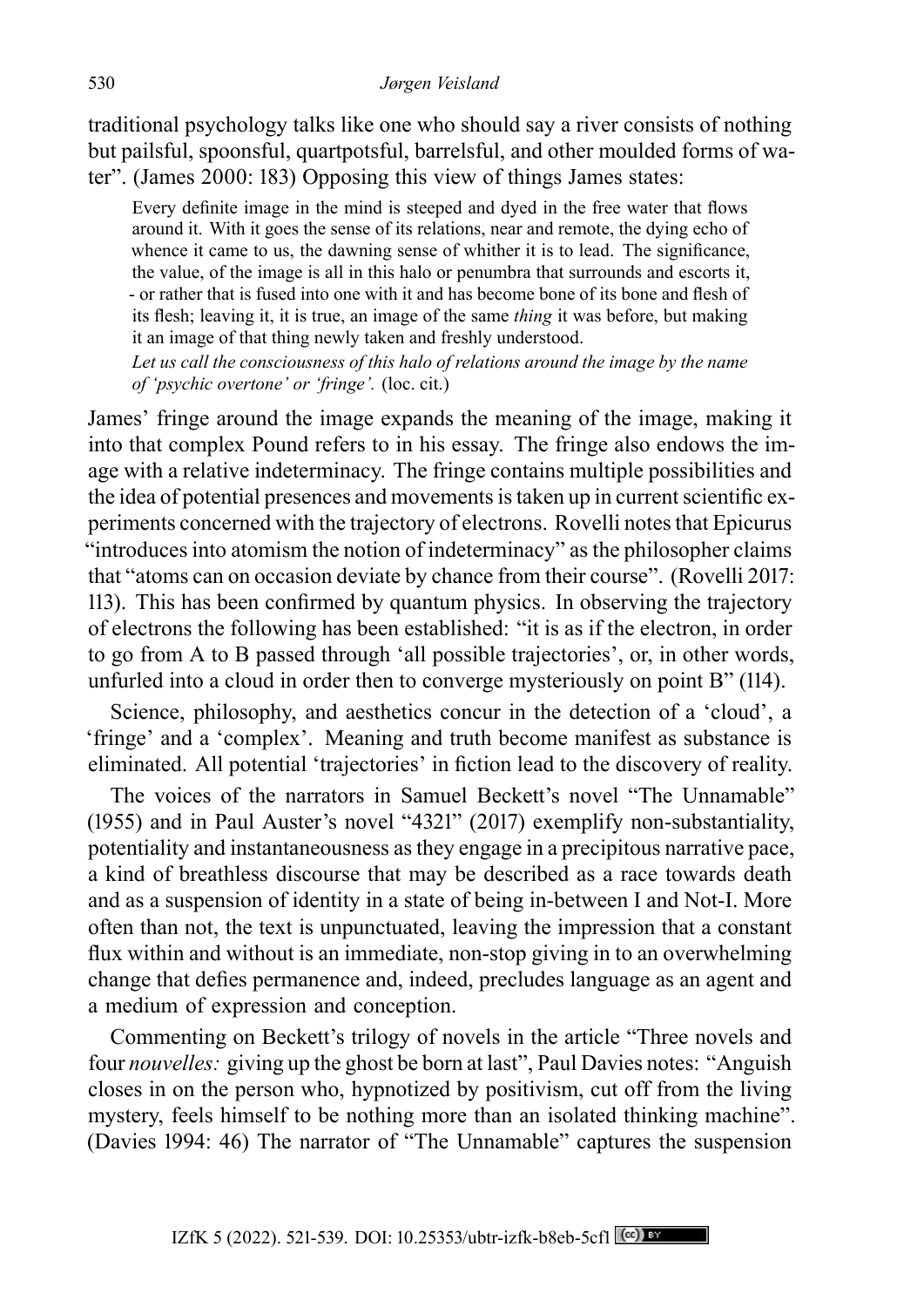between Cartesian thought and 'the living mystery' in an on-going ceaseless voice that is suspended between I and Not-I and between life and death:

This voice that speaks, knowing that it lies, indifferent to what it says, too old perhaps and too abased ever to succeed in saying the words that would be its last, knowing itself useless and its uselessness in vain, not listening to itself but to the silence that it breaks and whence perhaps one day will come stealing the long clear sigh of advent and farewell, is it one? I'll ask no more questions, there are no more questions, I know none anymore. It issues from me, if fills me, it clamours against my walls, it is not mine, I can't stop it, I can't prevent it, from tearing me, racking me, assailing me. It is not mine, I have none, I have no voice and must speak, that is all I know, its round I must revolve, of that I must speak, […] (Beckett 1955: 307)

The unnamable speaks on without ceasing, like a machine or carousel going round, longing to stop but not being able to. It goes on at a pace that reminds one of Jean-Luc Godard's film "A bout de souffle". (Breathless; 1960) It is a voice suspended between I and not-I, between truth and lying, between sense and nonsense, issuing from a uterus-like vase where the unnamed and unnamable narrator is stuck, much like Hamm's parents in "Endgame", his head curiously growing out of an enormous ear forced to listen to the voices of others that never cease. The unnamable has no legs, only stumps resting on the bottom of the vase or trunk filled with sawdust, and around his neck is a cement collar that keeps his face turned permanently in one direction. The paradox of being stuck facing forwards and revolving ceaselessly indicates a geometric necessity that conditions perception, limiting it to a narrow epistemological perspective that is perpetuated in spite of itself.

In Paul Auster's "4321" (2017) the narrator is equally nameless, unnamable, one might say, or perhaps rather possessing a fictive name given to him by chance. Archie Ferguson has inherited his name from his grandfather, a Russian Jew who, while going through immigration on Ellis Island, tells the immigration officer in Yiddish that he has forgotten his name, *Ikh hob fargessen*, whereupon the officer assigns him the name Ichabod Ferguson, so he becomes *Archie Ferguson*. As Archie Ferguson he decides to write a story about four identical but different people with the same name. One of these four assumed identities is "himself" as narrator and writer of life stories that go on at a breakneck pace similar to the pace of the Unnamable's voice. Page after page in Auster's novel consists of paragraphs whose sentences are interspersed with commas rather than periods. Two of the other three Fergusons – one dies in an accident at the age of thirteen – are also writers; one of them is composing "The Scarlet Notebook" the seventh entry of which reads: "When I turn the pages of the scarlet notebook, I often see things I thought I had forgotten, and suddenly I find myself back in the past". (Auster 2017: 725) In the ninth entry Ferguson notes that in the notebook there are "left-wing political tracts, boiled beets, and hunks of raw steak. There is fire. There is blood". (726) Like the novel in its entirety, the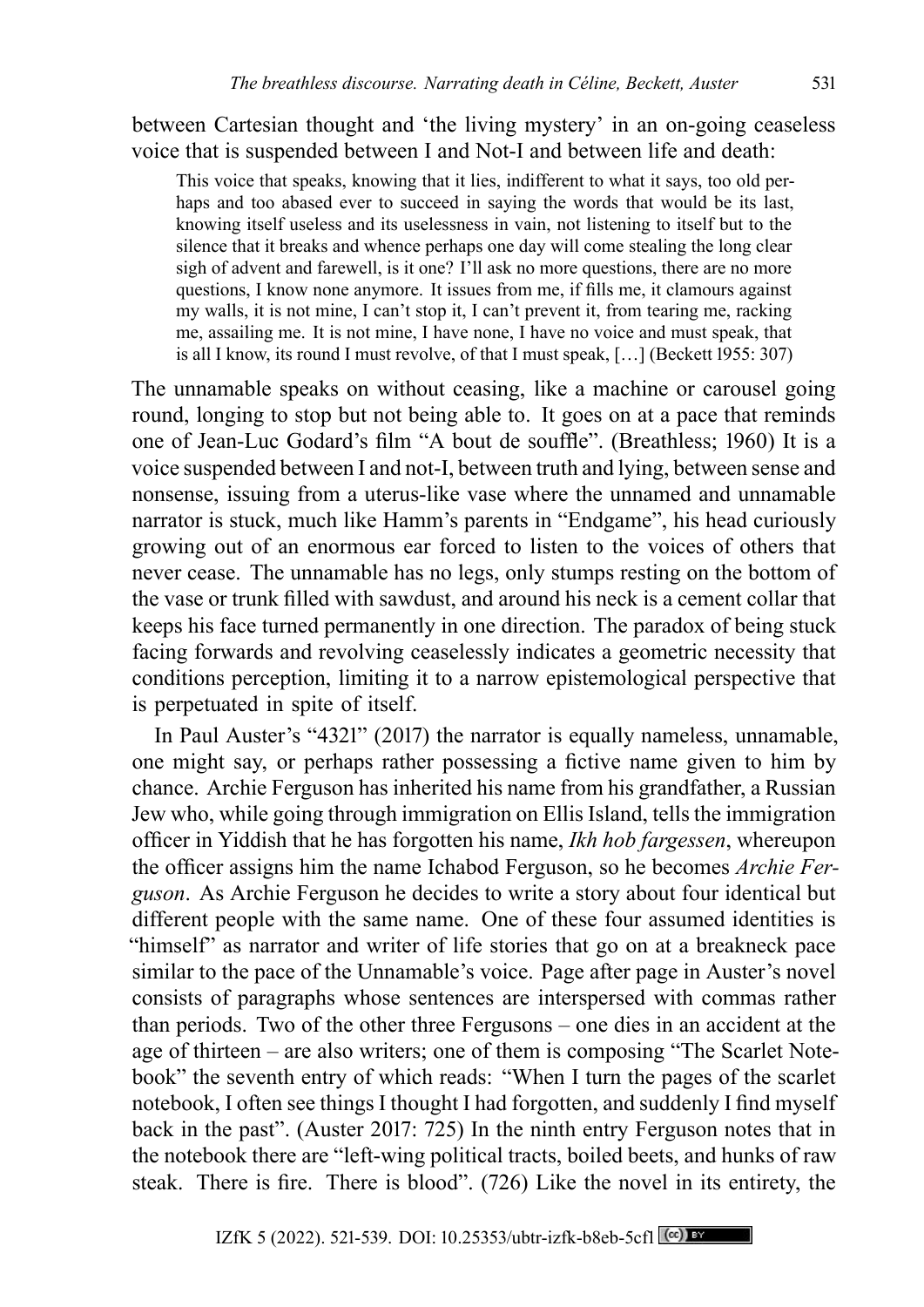fragment called The Scarlet Notebook piles miscellaneous objects on top of one another to make an impression of a profusion of fragments without cohesion, a technique very much like Beckett's. Three of the Fergusons in the novel die on the way, one as a pre-adolescent, and two in their early twenties, all three by accident, death in the midst of life, leaving the narrator alone at the end. The death of the three Fergusons may be called accidental or it may be seen as propelled by the breathless discourse that not only portrays but is one with precipitous change. Auster's discourse is different from Beckett's in that the suspension between life and death, truth and fiction, is conceived as a passionate suspension of the two that almost equates truth and fiction, and as a passionate involvement in life culminating in death; by contrast the Unnamable's interest in life is dispassionate and his discourse focuses on an epistemological dismantling of a voice that is not his own.

The title of "The Scarlet Notebook" of course implies a reference to Nathaniel Hawthorne's novel "The Scarlet Letter" whose narrator engages in a narrative form of adultery that aligns him with Hester, wearer of the letter embroidered on her jacket. The narrative discourse is adulterous in the sense that it manifests an ethically grounded uncertainty and an aesthetic and epistemological indeterminacy as to its own voice, a circumstance that tempts one to situate Hawthorne squarely within modernism. The narrator has to break rules in order to get at the truth. The same uncertainty as to how to compose diary entries enfolds the author of "The Scarlet Notebook" – an allusion, also, to the torn up, discarded "Red Notebook" in Auster's "The New York Trilogy" – as he reflects on the vicissitudes of composition that mirror the vicissitudes of life:

There are days when a person who owns a scarlet notebook must do nothing but read it. On other days, it is necessary for him to write in it. This can be troublesome, and on some mornings when I sit down to work I am not certain which activity is the correct one to pursue. It seems to depend on which page you have come to at that moment, but as the pages are unnumbered, it is difficult to know in advance. That explains why I have spent so many fruitless hours staring at blank pages. (loc. cit.)

The phrase "staring at blank pages" leads to Ferguson the narrator's decision to a tongue in cheek pinning down of identity: "Ferguson, whose name was not Ferguson, found it intriguing to imagine himself having been born a Ferguson or a Rockefeller, some one with a different name from the X that had been attached to him when he was pulled from his mother's womb on March 3rd, 1947." (862) He fulfills the idea of naming fictive characters in accordance with a reversal or an inversion of identities so that in the novel "4321" the narrator does not "pursue the notion of one person with three names"; instead he admits:

[...] he would invent three other versions of himself and tell their stories along with his own story (more or less his own story, since he too would become a fictionalized version of himself), and write a book about four identical but different people with the same name: Ferguson.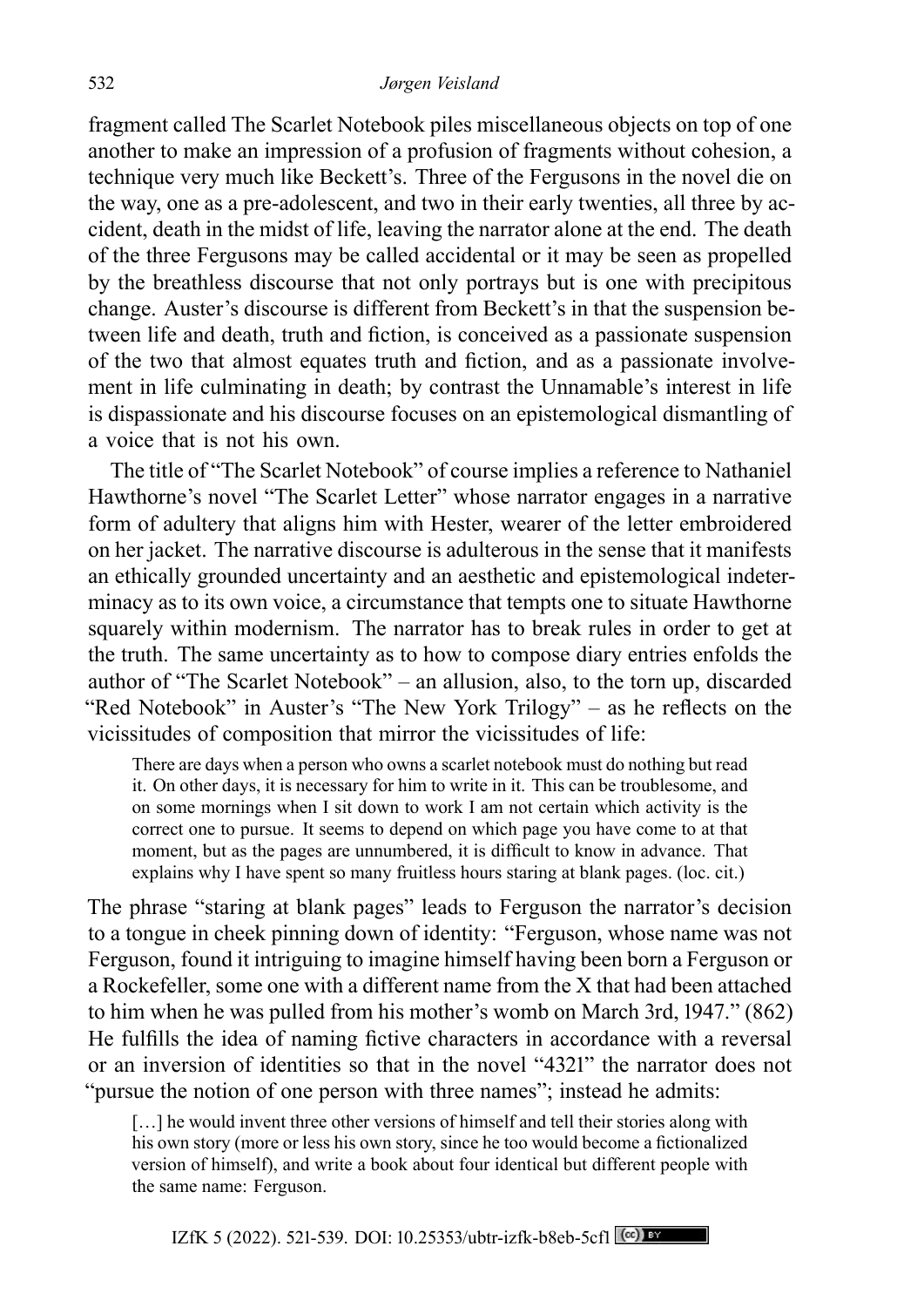A name born out of a joke about names. The punch line to a joke about the Jews from Poland and Russia who had boarded ships and come to America. Without question a Jewish joke about America – and the enormous statue that stood in New York Harbor.

Mother of exiles. Father of strife. Bestower of misbegotten names. (862-863)

Archie's mother Rose Ferguson becomes a photographer and the creation of photographic portraits made from snapshots indicate the significance of the visual dimension in the narrator's discourse. The passage describing Rose Ferguson's photo store may also serve as an example of the rhetorical breathlessness characteristic of the narrative in its entirety:

[...] Ferguson's mother knew the days of studio photography were nearly done, and for some time she had been reducing the number of hours she kept the studio open, from five ten-hour days in 1953 to four eight-hour days in 1959 to four six-hour days in 1961 to three six-hour days in 1962 to three four-hour days in 1963, devoting more and more of her energies to photo work for Imhoff at the "Montclair Times", where she had been put on salary as the paper's chief photographer, […] (395)

The socioeconomic and general cultural conditions governing artistic activity deteriorate progressively, forcing Archie's mother to seek employment at a commercial enterprise. But the snapshot image persists as it invades the narrative discourse and becomes one with it. Thus the narrator, and Auster himself, turns a potentially negative mechanism around, endowing it with a positive, innovative artistic effect. Breathlessness does not imply superficiality or negligence; on the contrary, it is the modern mode of composition, reflected in snapshot photography and imbued with a pregnant life and liveliness.

The Unnamable nearly approximates a similar liveliness and that is exactly the central paradox of the dying, or rather the unborn voice emanating from Beckett's narrative. The Unnamable is balanced in between a giving in to the voice that fills him and rejecting it:

The place, I'll make it all the same, I'll make it in my head, I'll make myself a memory, I have only to listen, the voice will tell me everything, tell it to me again, everything I need, in dribs and drabs, breathless, it's like a confession, a last confession, you think it's finished, then it starts off again, there were so many sins, the memory is so bad, the words don't come, the words fail, the breath fails, no it's something else, it's an indictment, a dying voice accusing, accusing me, a culprit is indispensable, it speaks of my sins, it speaks of my head, it says it's mine, […] (Beckett 1955: 411)

The Unnamable speculates on his identity, referring to himself as possibly being Mahood, alternatively Worm, calling his other selves not only fictional but "vice-existers":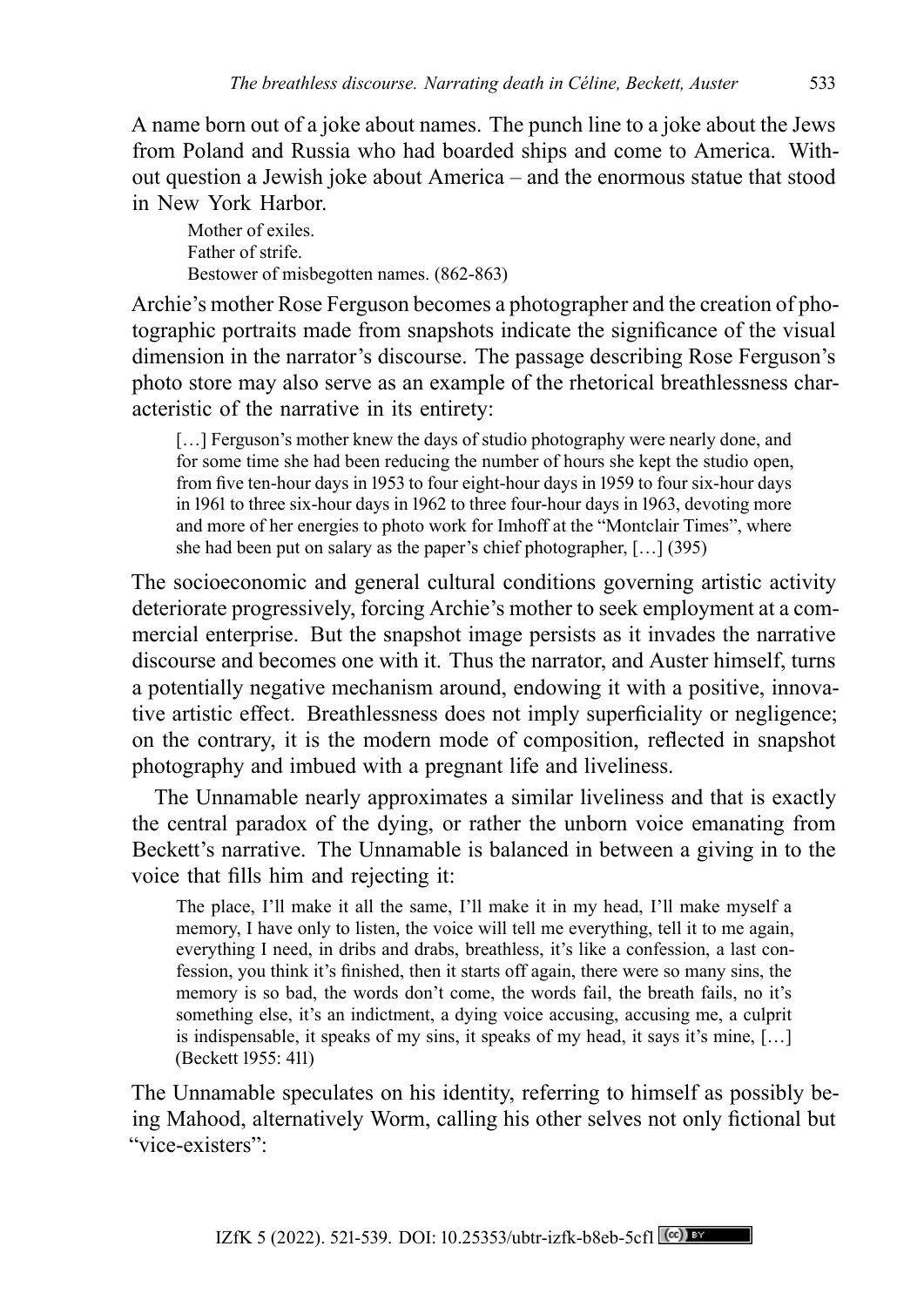Mahood. Before him there were others, taking themselves of me, it must be a sinecure handed down from generation to generation, to judge by their family air. Mahood is no worse than his predecessors, […] But before executing his portrait, full length on his surviving leg, let me note that my next vice-exister will be a billy in the bowl, that's final, with his bowl on his head, and his arse in the dust, plump down on thousand-breasted Tellus, it'll be softer for him. (315)

Mahood's vice-existers include, of course, Malone, Molloy, Murphy etc. But Mahood is not him:

The stories of Mahood are ended. He has realized they could not be about me, he has abandoned, it is I who win, who tried so hard to lose, in order to please him, and he left in peace. Having won, shall I be left in peace? It doesn't look like it, I seem to be going on talking. (345)

The narrator reflects sarcastically on his own creations, his vice-existers, and on Mahood, exclaiming "to think I saw in him, if not me, a step towards me! To get me to be he, the anti-Mahood, […]" and his reflections culminate in the evocation of Worm: "Worm, to say he does not know what he is, where he is, what is happening, is to underestimate him. What he does not know is that there is anything to know." (346) And finally:

Worm is, since we conceive him, as if there could be no being but being conceived, if only by the beer. Others. One alone, then others. One alone turned towards the allimpotent, all-nescient, that haunts him, then others. Towards him whom he would nourish, he the famished one, and who, having nothing human, has nothing else, has nothing, is nothing. Come into the world unborn, abiding there unliving, with no hope of death, epicentre of joys, of grief, of calm. (loc. cit.)

The calm would be a respite evoked by the cessation of words but there is no stopping the words for he does not know where they come from: "Where do these words come from that pour out of my mouth, and what do they mean, no, saying nothing, for the words don't carry any more, if one can call that waiting, when there's no reason for it  $[...]$ " (370)

The "me" the Unnamable is looking for, the one to be sought, is something else:

[...] it's something else he has, he must have something, he must be somewhere, he is made of silence, there's a pretty analysis, he's in the silence, he's the one to be sought, the one to be, the one to be spoken of, the one to speak, but he can't speak, then I could stop, I'd be he, I'd be the silence, I'd be back in the silence, we'd be reunited, his story the story to be told, but he has no story, he hasn't been in the story, it's not certain, he's in his own story, unimaginable, unspeakable, […] (413)

Applying certain concepts from Søren Kierkegaard's "Either-Or" (1843) and "Concluding Unscientific Postscript" (1849) to the two narratives we are examining may serve to elucidate a few points. Like Beckett and like Auster, Kierkegaard places himself outside the frame of his works, as the reader of his own works. He does so because the metaphysical longing – a desire for life and death both – is immanent to or immanently present within a silence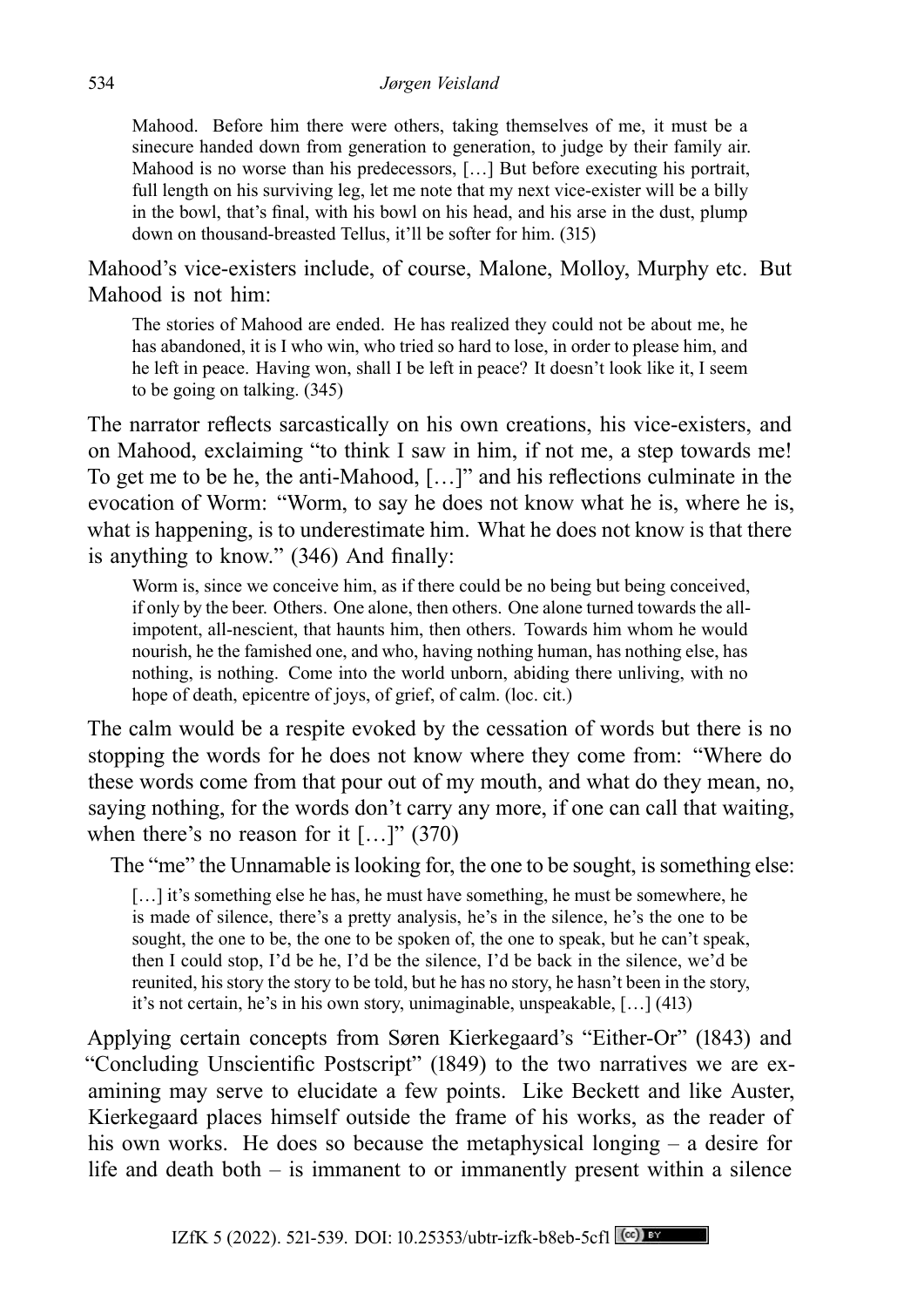that causes the narrative distance to be inserted as a primary moving force, so to speak, within the discourse of multiple pseudonyms. The fictive authors of Kierkegaard's works fill the silence, much like the omnipresent voice that speaks on in the "Unnamable" and in "4321." Like Beckett, Kierkegaard points out that reason, thought, are the opposite of existing.The paradox of thought and existence culminates in Kierkegaard's conclusion that the difference between thinking and existing is in itself a product of thought! The difference between them is a *thought* difference and thus reminds us of the dilemma confronting the Unnamable. The paradox guides Kierkegaard's reflections further on as he elaborates his concept of existence. It is paramount that the subject reflects on his existence and is aware of the difficulty of existence. Existing means becoming and becoming is preconditioned on a difference from oneself. This difference is present in the subjective consciousness and manifests itself as an *interest* in living. The root of the word interest is*inter-esse*, being between, and this heightens the paradox because this inter-esse is literally that which comes between the subject and himself. He cannot be One and he cannot be Other. He is in-between. And in like manner The Unnamable and Archie Ferguson are different from themselves, speaking and reading their voices from a distance. Through a variety of fictional trajectories, the Fergusons and the 'names' of the Unnamable, truth is approximated.

The approximation of truth receives its impetus from the in-between state that eliminates identity. Erasing identity in Auster's and Beckett's novels liberates the mind of the narrator, endowing his consciousness with what William James calls a 'psychic overtone' and creating narratives replete with images immersed in a 'halo of relations'. The geometric necessity of a fixed perspective gives way to a suspension between 'I' and 'not-I'. The lines from the "Mahamudra", 'Mind's self-expression, which has never existed as such, is mistaken for an object', and 'self-awareness is mistaken for an "I"' constitute the epistemological basis for artworks that attempt to transcend the limits of language and representation by creating fiction whose narrative voices emanate an intense desire to escape 'the conditioned world' by not clinging to the duality of subject and object. Subject, object and action are one according to the insight offered by the "Mahamudra". This insight occupies the minds of the narrators of the two novels examined, turning identity and character into a *play* of identities. Fiction becomes the playground of interchangeable relations whose ultimate objective is the cutting away of 'the root of illusion'.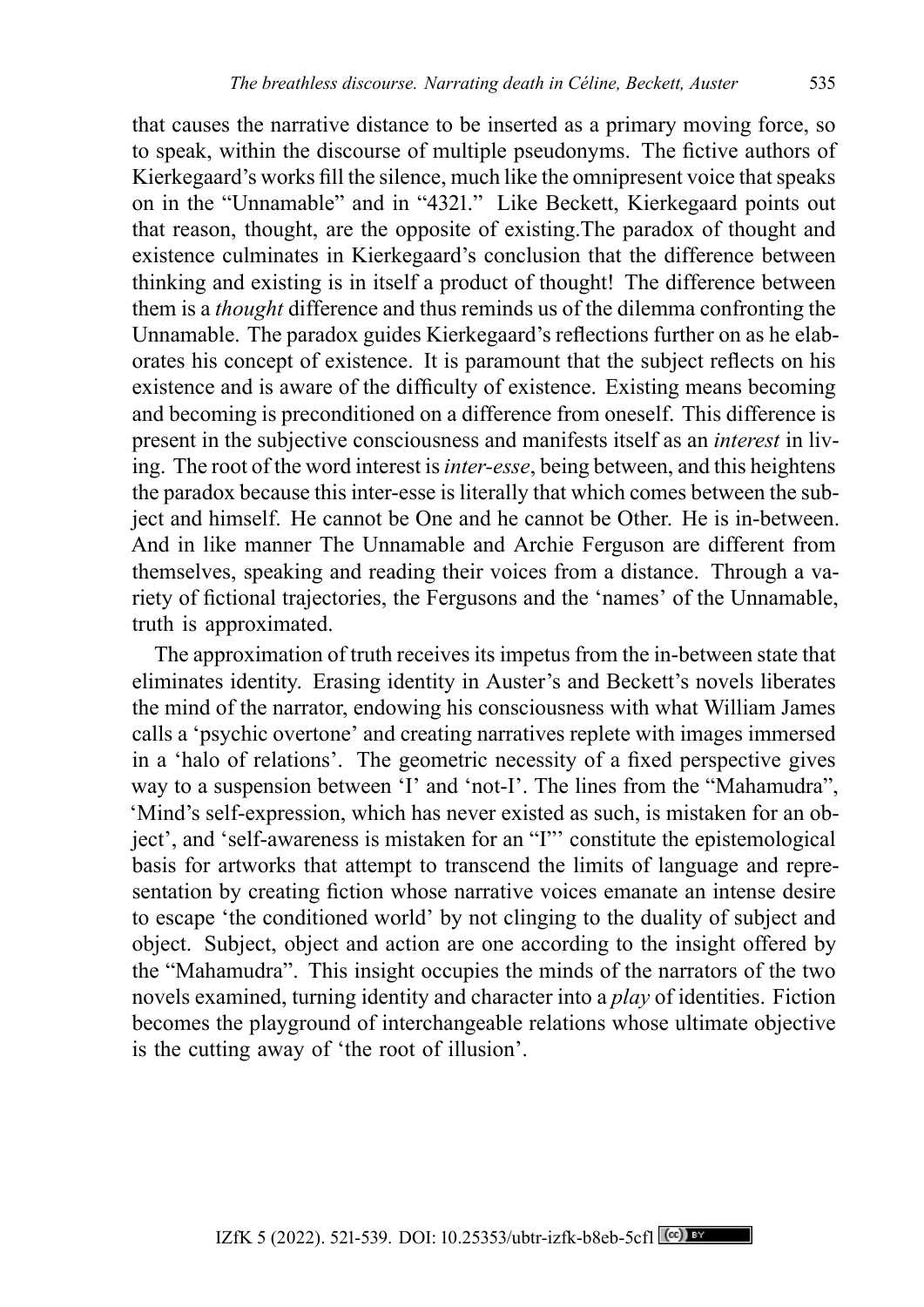# *The scytheman and the bullskrit*

In Paul Auster's novel "The Book of Illusions" the artist Hector Mann who has been making films living in isolation in the New Mexico desert dies in old age and his wife Frieda decides to burn all his films to prevent them from reaching an audience. The narrator comments on Frieda's decision speculating that Hector's work was not about making films: "It was about making something in order to destroy it. That was the work, and until all evidence of the work had been destroyed, the work would not exist. It would come into being only at the moment of its annihilation –" (Auster 2002: 279-280). For Frieda the act of creation and the act of destruction constitute a unified process. The dual act of creation and destruction applies to the work of art and it also applies to human existence. In "4321" the thirteen-year old Archie Ferguson dies in a thunderstorm while at summer camp. Exhilarated by the rain and the thunder he runs out into the storm and stops under a big tree, ignoring the counselor's admonition to return to camp:

[...] Ferguson couldn't hear a word he was saying, not with the noise of the rain and the thunder, and especially not when Ferguson himself began to howl, no longer George on his mission to save Lennie but simply Ferguson himself, a thirteen-year old boy wailing in exaltation at the thought of being alive in such a world as the one he had been given that morning. [...] (Auster 2017: 184).

Lightning strikes a branch of the tree. It crashes down on Archie's head, killing him. Death is an effect of the life-giving force of rain. Death occurs as a culmination of life, life in ecstasy, *ek-stasis,* a state of being beside oneself. In his essay Stevens refers to the radical experiments with form in modernist literature, calling them a violence within and claiming that it is "a violence from within that protects us from a violence without". (Stevens 1942: 36) Here Stevens is talking about the ubiquitous presence of destruction and violence in the midst of World War II. In "Death on Credit" we observed how Ferdinand responded to the violent outbursts of his father by pushing back against it with an equal power of revolt. This counteractive psychic force becomes one with the power of the artist to create images that exceed ontological and aesthetic limitations. Archie's jubilance in the death scene exceeds these limitations as well. Moreover, death-bound and life-giving forces coalesce in a singular fashion as they inform the creative process by re-orienting it. The creative process is impelled towards a formlessness that is a *mimesis* of the formlessness and non-substantiality of Being.

The contradictory discourse of Beckett's "The Unnamable" posits affirmations and negations in the search for a voice that can say something and mean something: "I seem to speak, it is not I, about me, it is not about me". (Beckett 1955: 291) He wonders how to proceed: "By aporia pure and simple? Or by affirmations and negations invalidated as uttered, or sooner or later?" (loc. cit.) The immediate invalidation of speech, utterance signifies the nadir of thought and of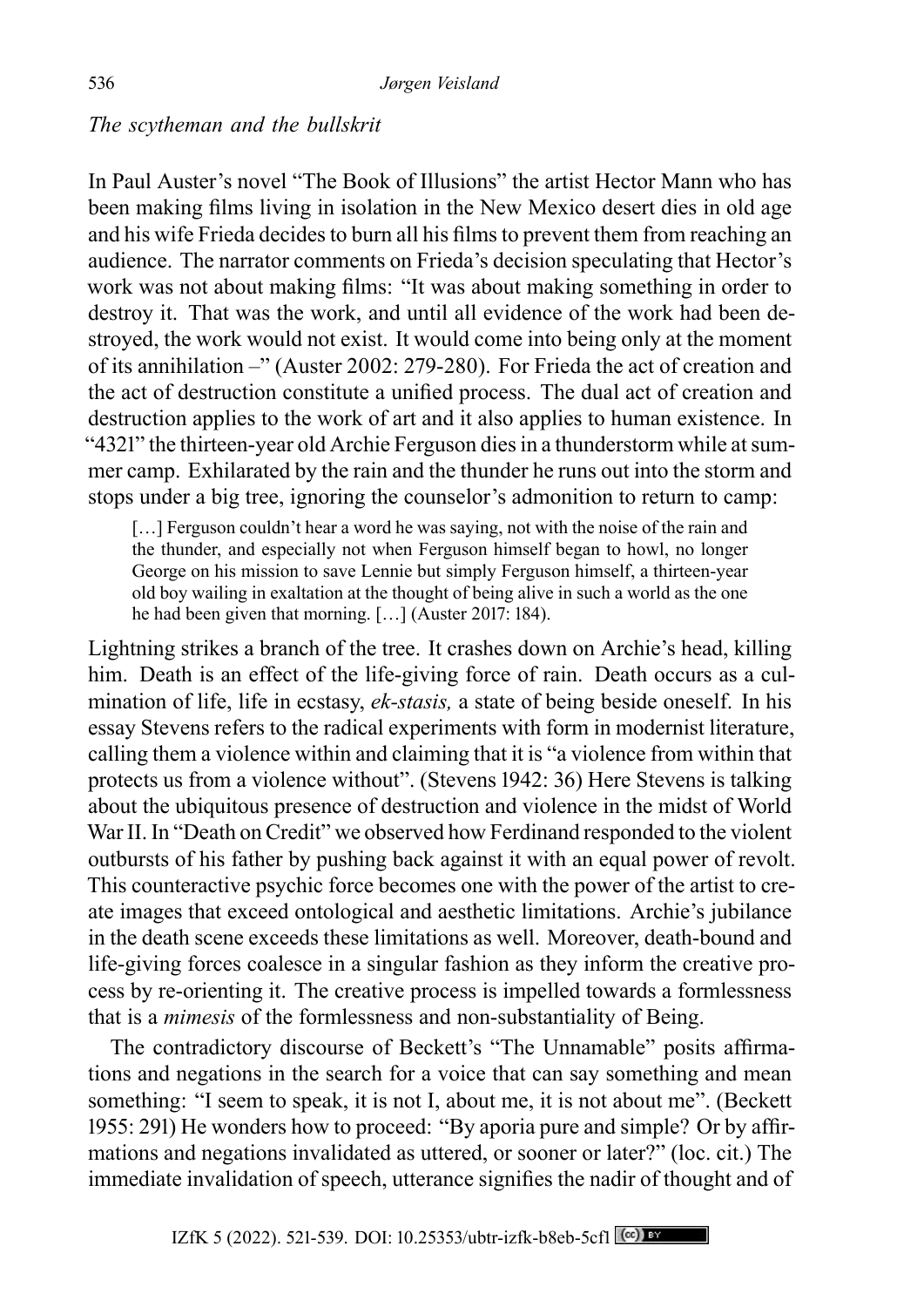writing itself. The sense of the senselessness of speaking and hence of writing is enhanced as the Unnamable's staccato voice goes on: "I know no more questions and they keep on pouring out of my mouth. I think I know what it is, it's to prevent the discourse from coming to an end, this futile discourse which is not credited to me and brings me not a syllable nearer silence […]" (307).

The Unnamable has tried on a number of fictional identities, among them Mahood and Worm: "Mahood I couldn't die. Worm will I ever get born?" (352) Suspended between life and death, neither dying nor being born, the Unnamable invokes the scytheman: "The scytheman will tell, it's all one to him". (loc.cit.) From the perspective of death living and dying and the voice that never stops yet cannot speak are 'all one'. The scytheman 'will tell'. Death invades the discourse as the voice and the writing that ultimately negate yet curiously affirm the narrative impulse and the compulsion to speak while one knows one cannot speak. The Unnamable invokes a third one, possibly someone like him, at least someone with a tenuous identity. This third one who is purportedly different from Mahood and Worm would be with him but the two of them would be unknown to one another. The existence of this third voice is "a darling dream I've been having, a broth of a dream" (378), he admits. Even another one may appear in a futile attempt to generate a voice. This new one will ceaselessly emit more stories:

[...] and tales like this of wombs and cribs, diapers bepissed and the first long trousers, love's young dream and life's old lech, blood and tears and skin and bones and tossing in the grave, and so coax him out, as he me, that's right, pidgin bullskrit, and in the end, having lived his life, no, before, but you've got my meaning, and there we are the three of us, it's cosier, perpetual dream, you have merely to sleep, not even that, it's like the old jingle. (378-379)

He has found it to be impossible to remain motionless and fixed:

[...] if I could put myself in a room, that would be the end of the wordy-gurdy, even doorless, even windowless, nothing but the four surfaces, the six surfaces, if I could shut myself up, it would be a mine, it could be black dark, I could be motionless and fixed, I'd find a way to explore it, I'd listen to the echo, I'd get to know it, I'd get to remember it, I'd be home, I'd say what it's like, in my home, […] (399).

He is forced to conclude: "I've tried, I feel no place, no place around me, there's no end to me, I don't know what it is, it isn't flesh, it doesn't end, it's like air, …" (loc. cit). Living in a familiar place, a home that is geometrically fixed in squares, the Unnamable would be able to define precisely where he is and what it is that surrounds him. His description of things would be constantly corroborated and confirmed by the echo, the sound of stable meanings emitted from him and thrown back at him in a perpetual process of mutual affirmation. Knowledge would be projected outward and received inward, creating a harmonious epistemological and existential balance. However, that would be the end of 'the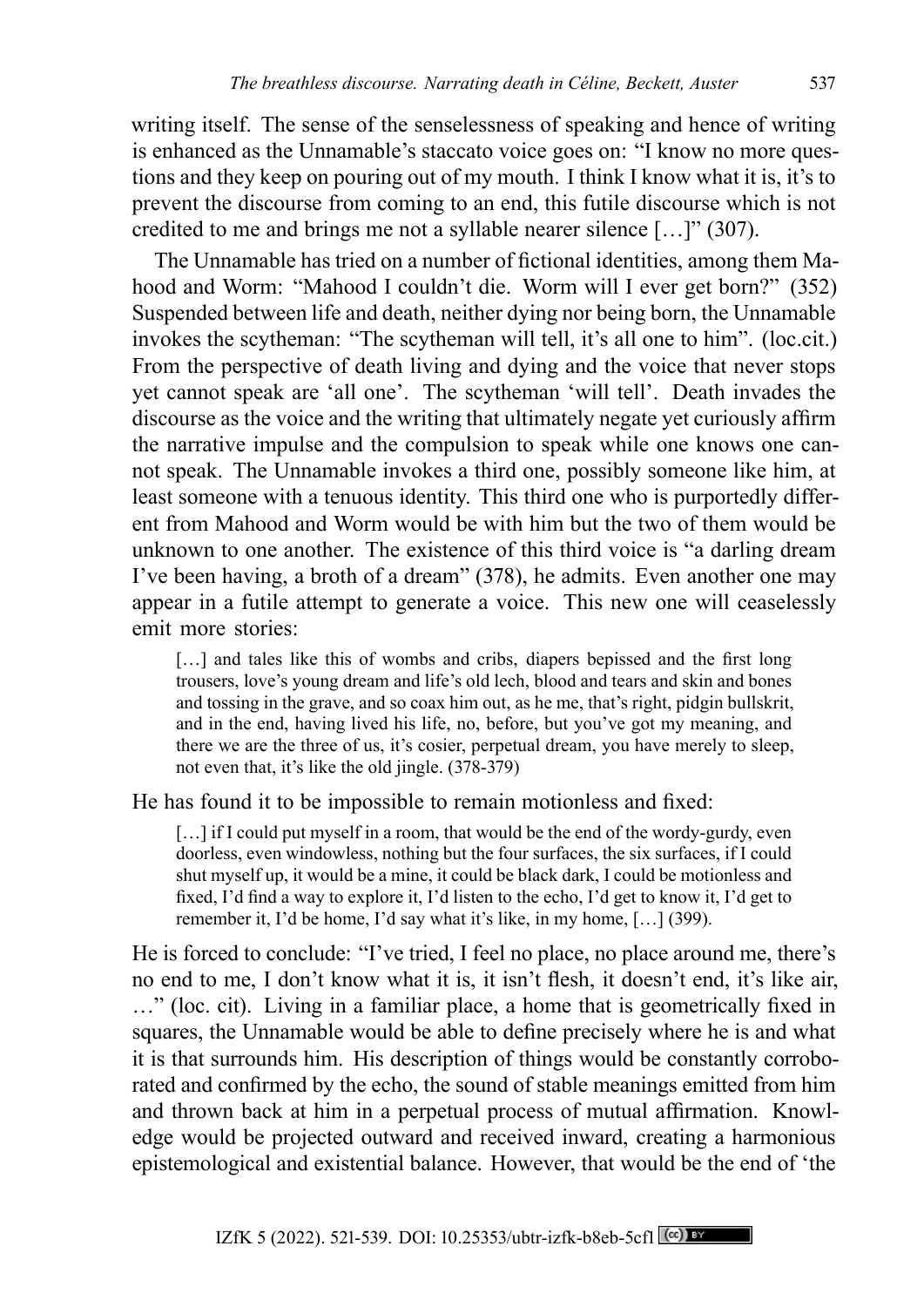wordy-gurdy' which is his speech. It is a speech and a writing that spirals downward in an unstoppable movement of negation. The Unnamable cannot be named and must discard the Kierkegaardian pseudonyms, the fictional attempts to pin himself down. The Unnamable is also the one who cannot be named because he is repulsive, or rather repellent like an unmentionable piece of clothing. He is repellent and he repels sense and drives meaning away from himself. He is compelled to give himself over to the wordy-gurdy, making his voice into bullskrit. Ultimately it is the scytheman that will tell. Death consciousness orders or rather disorders the voice of the Unnamable. Death's narrative is a negation of substance and an affirmation of non-substantiality. There is no end to the Unnamable.

The endlessness of the Unnamable is a manifestation of a discourse whose major rhetorical feature is the staccato rhythm. As noted above, this rhythm is the product of a breathlessness that suspends the narrative voice in a state between life and death. Nature is emulated here. As Rovelli states, the 'dance of nature' does not occur in response to 'the baton of a single orchestral conductor'. The Unnamable's invocation of a third voice, different from Mahood and Worm, is the calling forth of the independent natural processes Rovelli calls attention to. The relation between the Unnamable and the third voice is the ontological and aesthetic equivalence of relations between quantum events, the relationality of nature itself. Strangely but logically, the figure of Death, the scytheman, is instrumental in bringing about the dual act of creation and destruction that demolishes the hegemonic discourse and produces the unnamable voice: the silence surpassing voice.

## *Conclusion*

Disordering speech is the narrative function of death, then. Death is inserted as the immanent *telos* of artistic creativity. The paradox inherent in the destruction from within of the artwork is to be understood as an indispensable ingredient of the creative impulse. In this manner the artist protects her/himself from the violence of the world by engaging in a violence within. That internal, immanent violence is a formal kind of violence as it disrupts narrative structure. It is also a metaphysical violence as it disrupts thought and, indeed, Being itself. The disruption of thought precedes and pre-conditions the innovative, radical metaphysical conception of Being as non-essential and non-substantial, a Being not grasped by thought or by language, speech, but envisioned in silence and approximated in death.